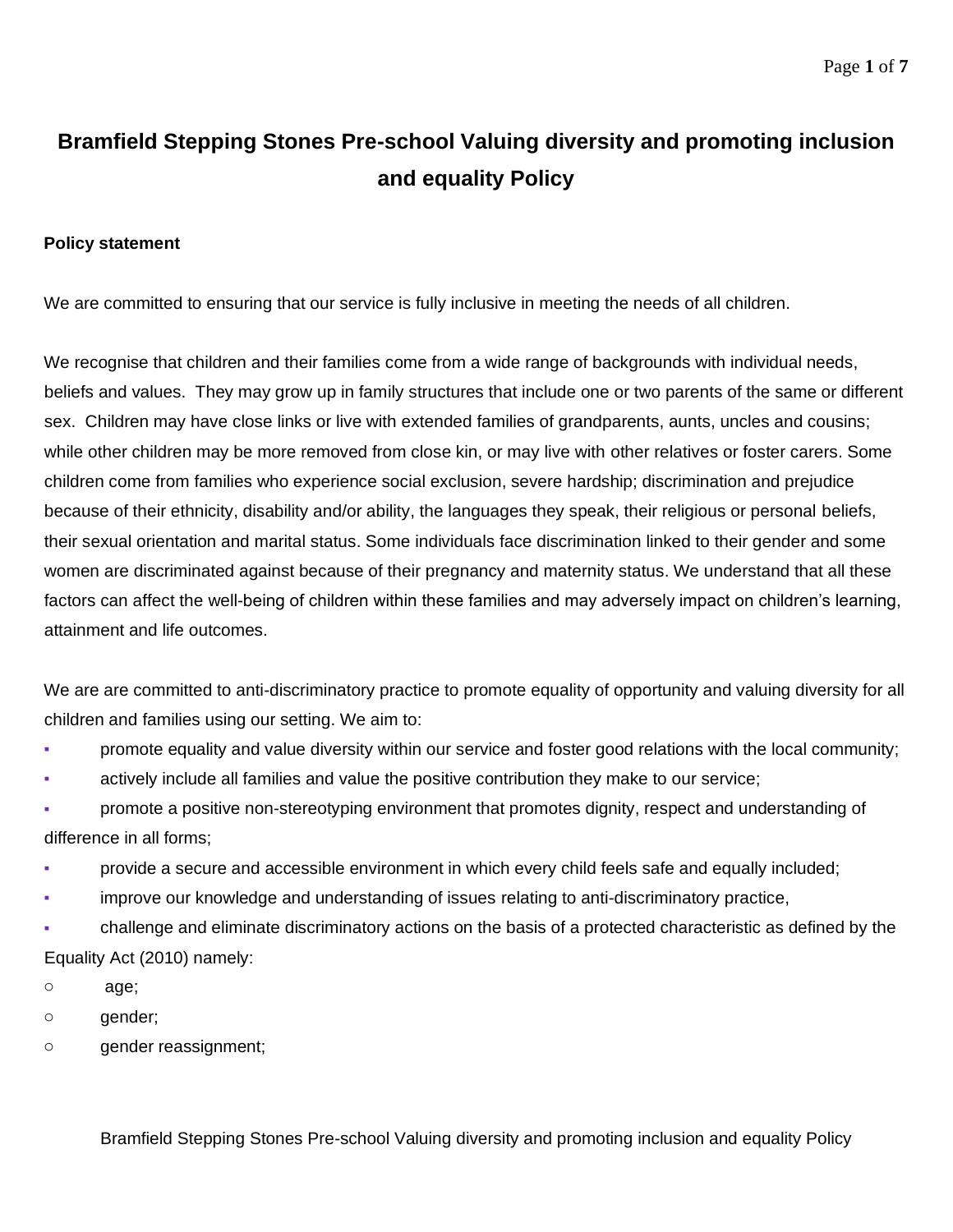- o marital status;
- o pregnancy and maternity;
- o race;
- o disability;
- o sexual orientation; and
- o religion or belief.

where possible, take positive action to benefit groups or individuals with protected characteristics who are disadvantaged, have a disproportional representation within the service or need different things from the service.

## **Procedures (Please also see our latest Covid 19 Policies and Procedures)**

#### *Admissions*

Our setting is open and accessible to all members of the community.

- We base our Admissions Policy on a fair system.
- We do not discriminate against a child or their family in our service provision, including preventing their entry to our setting based on a protected characteristic as defined by the Equality Act (2010).
- We advertise our service widely.
- We provide information in clear, concise language, whether in spoken or written form and provide information in other languages (where ever possible).
- We reflect the diversity of our community and wider society in our/my publicity and promotional materials.
- We provide information on our offer of provision for children with special educational needs and disabilities.
- We ensure that all parents are made aware of our Valuing Diversity and Promoting Inclusion and Equality Policy.
- We make reasonable adjustments to ensure that disabled children can participate successfully in the services and in the curriculum offered by the setting.
- We ensure, wherever possible, that we have a balanced intake of boys and girls in the setting.
- We take action against any discriminatory, prejudice, harassing or victimising behaviour by our staff, volunteers or parents whether by:
- **-** direct discrimination someone is treated less favourably because of a protected characteristic e.g. preventing families of a specific ethnic group from using the service;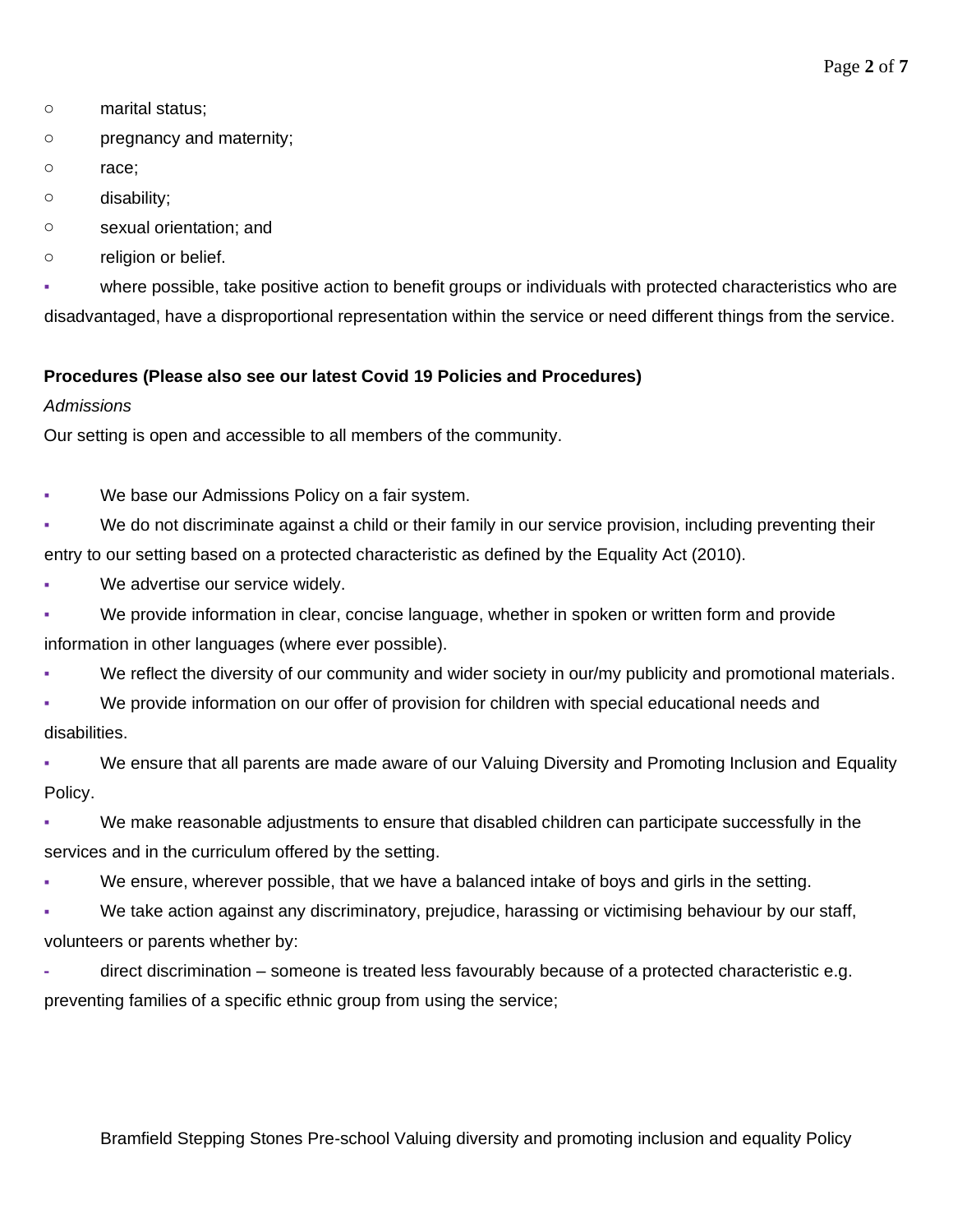**-** indirect discrimination – someone is affected unfavourably by a general policy e.g. children must only speak English in the setting;

**-** discrimination arising from a disability – someone is treated less favourably because of something connected with their disability e.g. a child with a visual impairment is excluded from an activity;

**-** association – discriminating against someone who is associated with a person with a protected characteristic e.g. behaving unfavourably to someone who is married to a person from a different cultural background; or

**-** perception – discrimination on the basis that it is thought someone has a protected characteristic e.g. making assumptions about someone's sexual orientation.

We will not tolerate behaviour from an adult who demonstrates dislike or prejudice towards individuals who are perceived to be from another country (xenophobia).

**• Displaying of openly discriminatory xenophobic and possibly offensive or threatening materials, name** calling, or threatening behaviour are unacceptable on, or around, our premises and will be dealt with immediately and discreetly by asking the adult to stop using the unacceptable behaviour and inviting them to read and to act in accordance with the relevant policy statement and procedure. Failure to comply may lead to the adult being excluded from the premises.

#### *Employment*

We advertise posts and all applicants are judged against explicit and fair criteria.

Applicants are welcome from all backgrounds and posts are open to all.

We may use the exemption clauses in relevant legislation to enable the service to best meet the needs of the community.

The applicant who best meets the criteria is offered the post, subject to references and suitability checks. This ensures fairness in the selection process.

All our job descriptions include a commitment to promoting equality, and recognising and respecting diversity as part of their specifications.

We monitor our application process to ensure that it is fair and accessible.

#### *Training*

We seek out training opportunities for our staff and volunteers to enable them to develop antidiscriminatory and inclusive practices.

We ensure that our staff are confident and fully trained in administering relevant medicines and performing invasive care procedures on children when these are required.

Bramfield Stepping Stones Pre-school Valuing diversity and promoting inclusion and equality Policy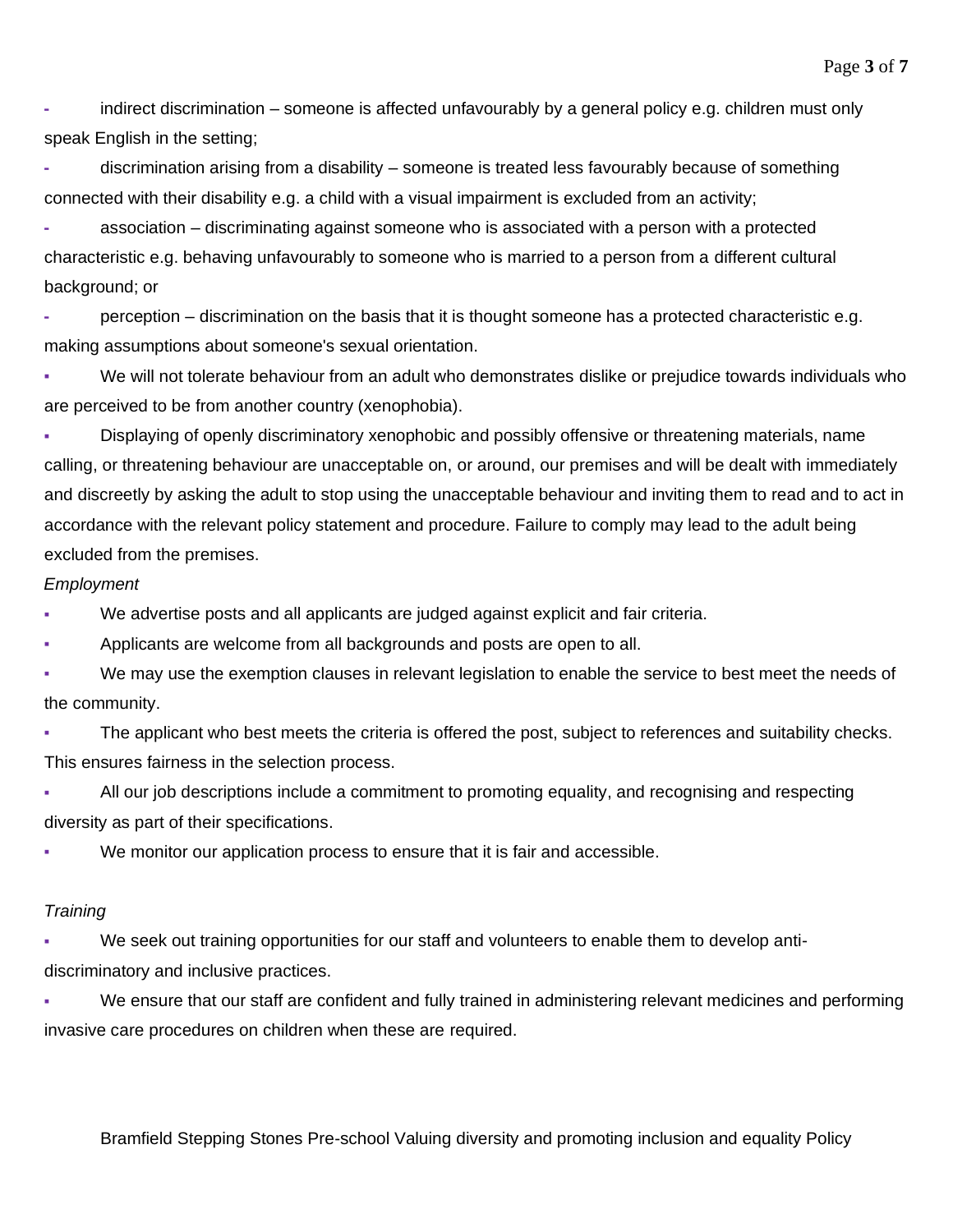We review our practices to ensure that we are fully implementing our policy for Valuing Diversity and Promoting Equality.

## *Curriculum*

The curriculum offered in our setting encourages children to develop positive attitudes about themselves as well as about people who are different from themselves. It encourages development of confidence and self esteem, empathy, critical thinking and reflection.

We ensure that our practice is fully inclusive by:

- creating an environment of mutual respect and tolerance;
- modelling desirable behaviour to children and helping children to understand that discriminatory behaviour and remarks are hurtful and unacceptable;
- positively reflecting the widest possible range of communities within resources;
- avoiding use of stereotypes or derogatory images within our books or any other visual materials;
- celebrating locally observed festivals and holy days;
- ensuring that children learning English as an additional language have full access to the curriculum and are supported in their learning;
- ensuring that disabled children with and without special educational needs are fully supported;
- ensuring that children speaking languages other than English are supported in the maintenance and development of their home languages

We will ensure that our environment is as accessible as possible for all visitors and service users. We do this by:

undertaking an access audit to establish if the setting is accessible to all disabled children and adults. If access to the setting is found to treat disabled children or adults less favourably, then we make reasonable adjustments to accommodate the needs of disabled children and adults.

fully differentiating the environment, resources and curriculum to accommodate a wide range of learning, physical and sensory needs.

## *Valuing diversity in families*

- We welcome the diversity of family lifestyles and work with all families.
- We encourage children to contribute stories of their everyday life to the setting.
- We encourage mothers, fathers and other carers to take part in the life of the setting and to contribute fully.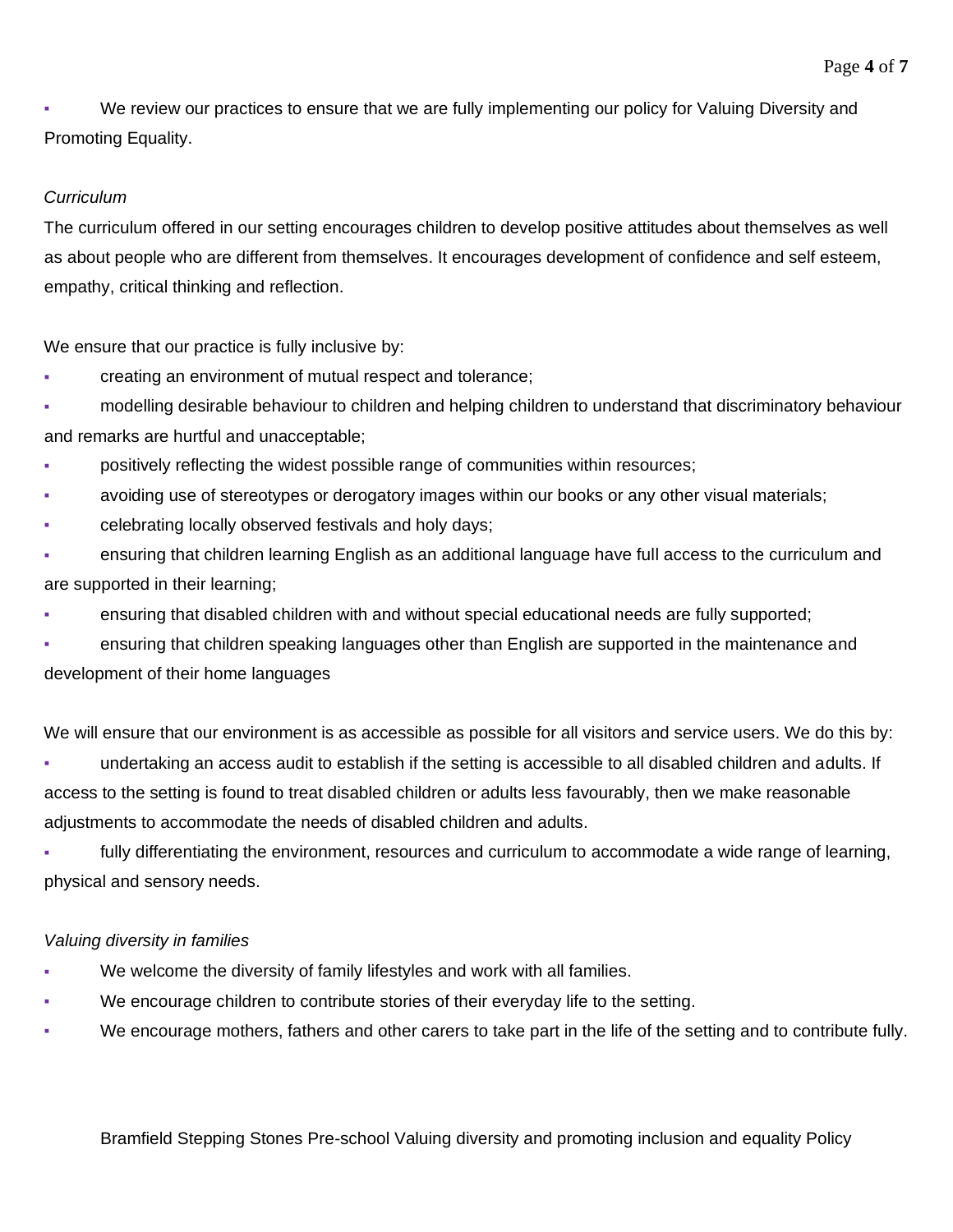**• For families who speak languages in addition to English, we will develop means to encourage their full** inclusion.

We offer a flexible payment system for families experiencing financial difficulties and offer information regarding sources of financial support.

We take positive action to encourage disadvantaged and under-represented groups to use the setting.

## *Food*

We work in partnership with parents to ensure that dietary requirements of children that arise from their medical, religious or cultural needs are met where ever possible.

We help children to learn about a range of food, and of cultural approaches to mealtimes and eating, and to respect the differences among them.

## *Meetings*

Meetings are arranged to ensure that all families who wish to may be involved in the running of the setting.

We positively encourage fathers to be involved in the setting, especially those fathers who do not live with the child.

▪ Information about meetings is communicated in a variety of ways - written, verbal and where resources allow in translation – to ensure that all mothers and fathers have information about, and access to, the meetings.

## *Monitoring and reviewing*

▪ So that our policies and procedures remain effective, we monitor and review them annually to ensure our strategies meet our overall aims to promote equality, inclusion and to value diversity.

We provide a complaints procedure and a complaints summary record for parents to see.

## *Public Sector Equality Duty*

We have regard to the Duty to eliminate discrimination, promote equality of opportunity, foster good relations between people who share a protected characteristic and those who do not.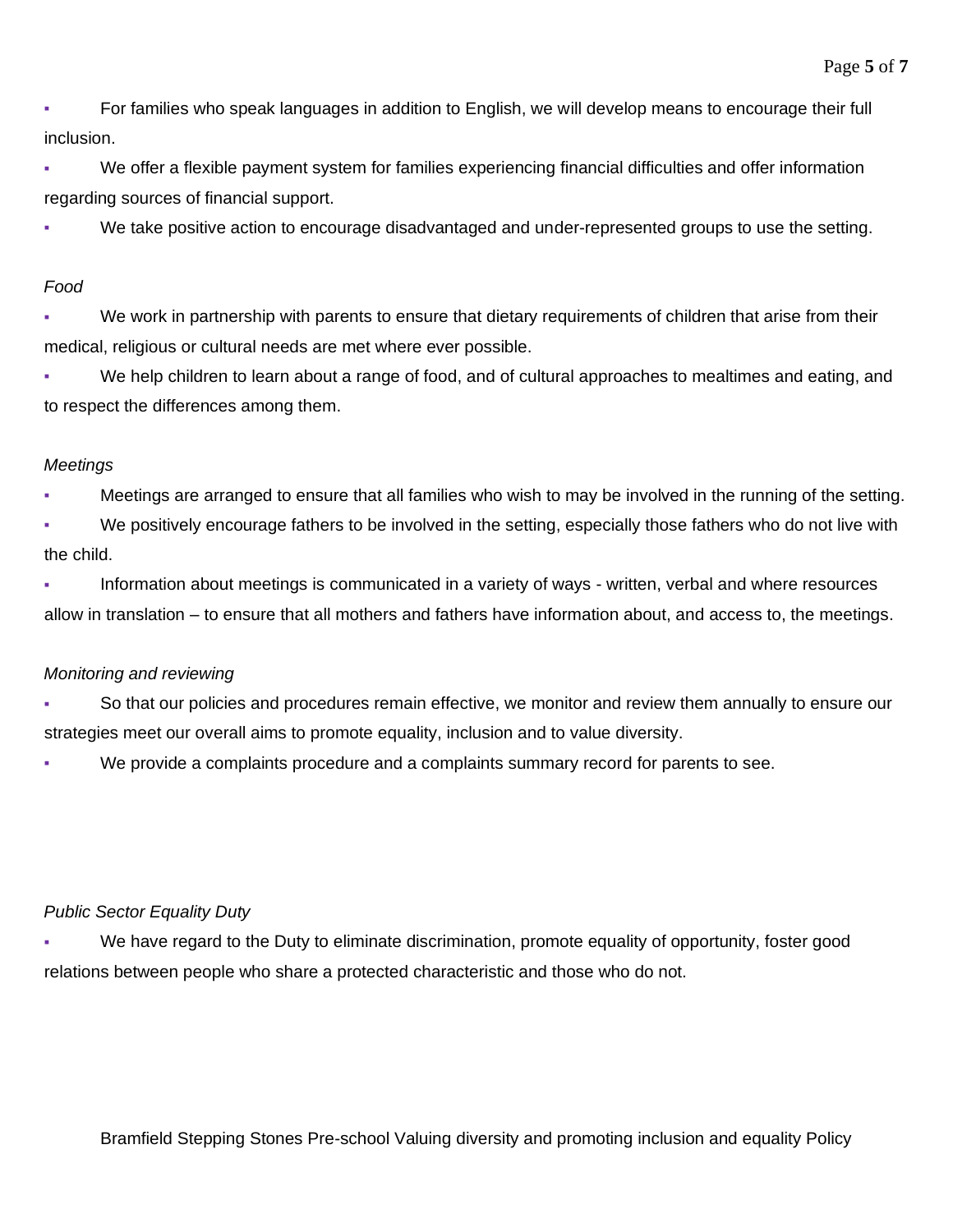# **Legal framework**

The Equality Act (2010) Children Act (1989) & (2004) Children and Families Act (2014) Special Educational Needs and Disabilities Code of Practice (2014)

Bramfield Stepping Stones Pre-school Valuing diversity and promoting inclusion and equality Policy